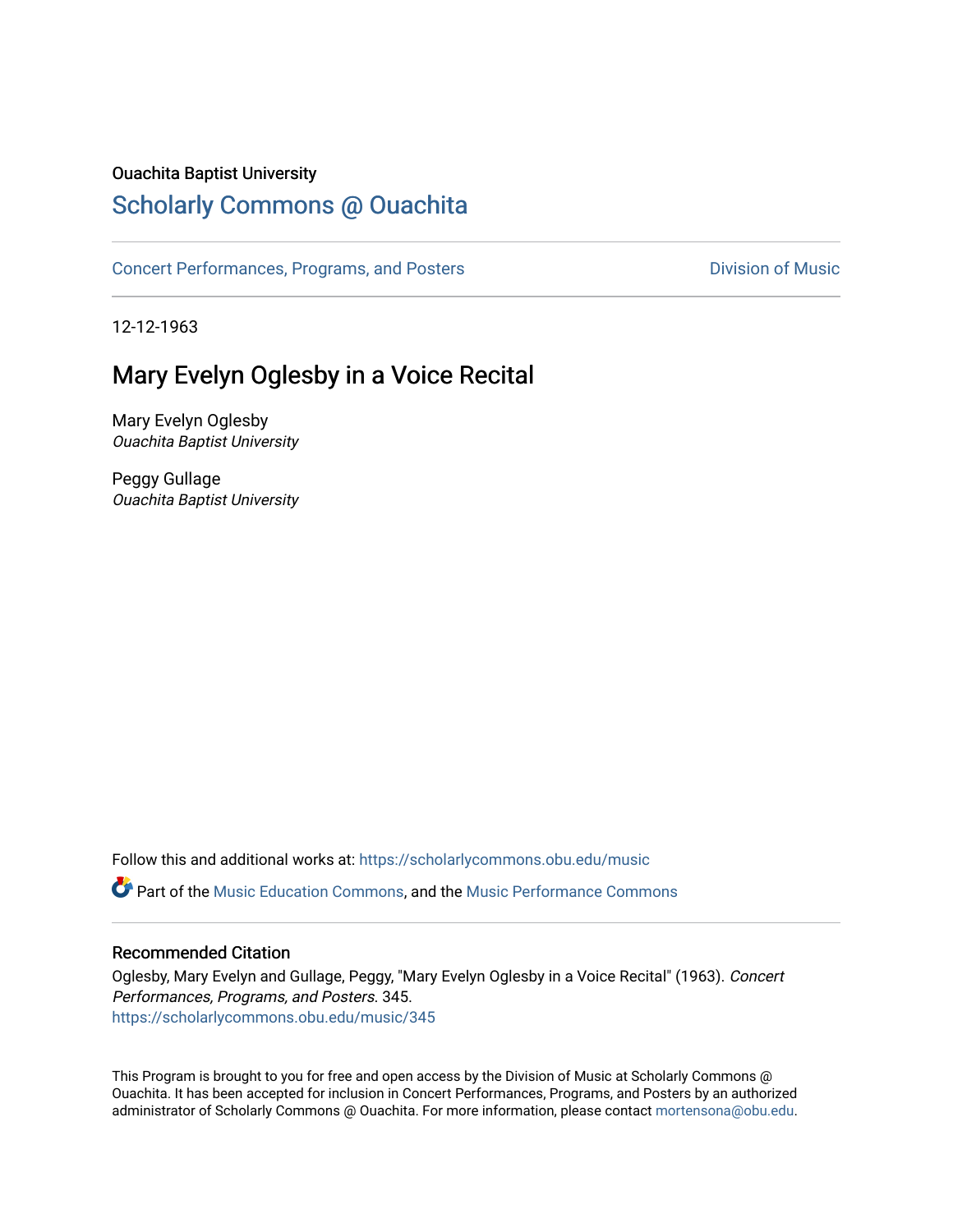## CUACHITA BAPTIST COLLEGE Division of Fine Arts

### Presents

MAY EVELYN OGLESBY, SOPRANO Peggy Gullage, Accompanist Mitchell Hall December 12, 1963  $8:00P M$ 

 $\mathcal I$ 

Henry Purcell (1659-1695) Dido's Lament  $1.$  S. Bach(1685-1750) Sheep May Safely Graze from The Birthday Cantota Charles Wesley and Paul Orton, Recorders

### 99

Biblical Songs (louds and Darkness Are Round About Him Lond Thou Art My Refuge Hear My Prayer, O Lord God Is My Shepherd I Will Sing New Songs Of Gladness

999

Peter (ornelius (1824-1874)

The Christmas Songs The Christmas Tree The Shepherds The Kings Simeon Christ The Friend Of Children The Christ Child

Antonin Duonak (1841-1904)